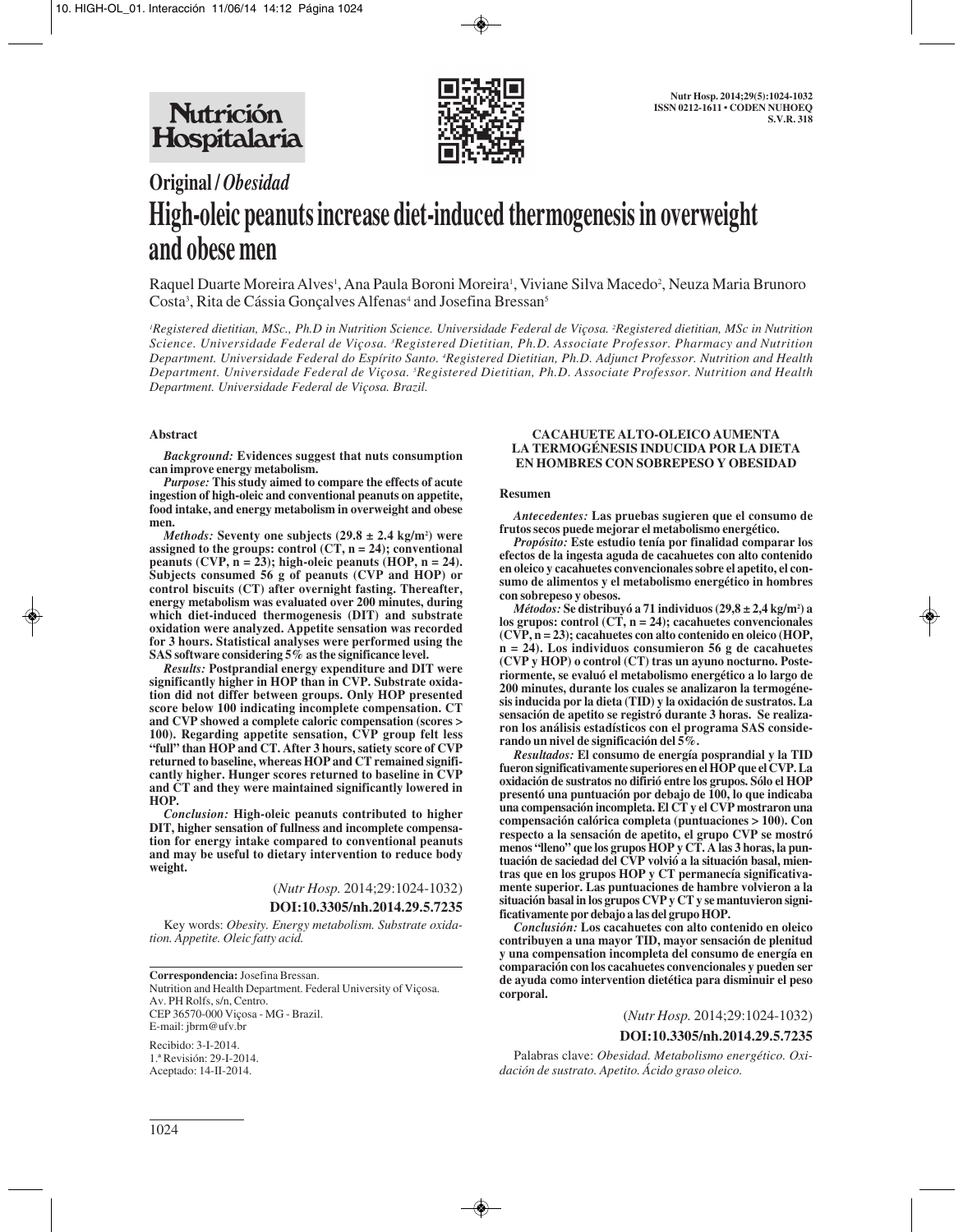# **Abbreviations**

ANOVA: Analyses of variance. BMI: Body mass index. CHO: Carbohydrate. CT: Control group. CVP: Conventional peanuts group. DIT: Diet-induced thermogenesis. HOP: High-oleic peanuts group. MUFA: Monounsaturated fatty acids. piAUC: Positive incremental area under the curve. REE: Resting energy expenditure. rm-ANOVA: Repeated measure analyses of variance. SEM: Standard error of the means. SFA: Saturated fatty acids.

# **Introduction**

Obesity represents one of the major risk factors for the development of other metabolic disease. Its appropriate treatment is essential for the maintenance of good health status<sup>1,2</sup>. Therefore, many studies have been conducting to verify the metabolic effects of seed on overweight individuals $3-11$ .

Evidences suggest that peanuts ingestion may favor body weight control by reducing food intake and by modulating energy metabolism and substrate oxidation<sup>5,6</sup>. Nuts satiating and thermogenic proprieties can be attributed to their high contents of dietary fiber, protein, and unsaturated fatty acids<sup>7,12</sup>.

There is general agreement that protein has greater effect on diet-induced thermogenesis (DIT) than carbohydrate and fat<sup>1,13-17</sup>. Besides, dietary fiber improves satiety and reduces hunger sensation $15,18-21$ . Since peanuts is one of the highest protein contents nuts (≈24%), and it also has ≈8% of dietary fiber, its consumption may contribute to appetite control and to increase DIT<sup>3,5</sup>.

Energy metabolism improvement of overweigh individuals after peanuts oil ingestion has been reported<sup>6</sup>. The authors attributed the results to the peanuts fatty acids profile. It is known that monounsaturated fatty acids (MUFA) increase body fat oxidation while saturated fatty acids (SFA) contribute for lower DIT and are prone to be stored in adipose tissue<sup>6,22-26</sup>. Despite its high energy density ( $\approx$ 6 kcal/g) and high-fat content ( $\approx 50\%$ ), peanuts is an excellent source of  $MUFA<sup>3,5</sup>$ .

Oleic acid is the major MUFA of peanuts. There is a great interest in producing high-oleic peanuts since this fatty acid preserves the sensory and antioxidant proprieties by decreasing lipid peroxidation during storage27-30. However, there is a lack of knowledge about the effects of high-oleic peanuts in human metabolism<sup>11</sup>. Thus, this trial aimed at comparing the effects of acute intake of high-oleic and conventional peanuts on appetite, food intake, and energy metabolism in overweight and obese men.

# **Subjects and methods**

# *Subjects*

One hundred fifty potential men were recruited by public advertisements and posted flyers. Subjects underwent a brief nutritional screening, which included measurement of body weight and height, and filling out a questionnaire about medical, sports, and nutritional history. They were required to be aged between 18 and 50 years, with body mass index (BMI) ranging from 26 to 35 kg/m<sup>2</sup> and stable weight  $(\pm 3 \text{ kg})$  during the previous 3 months. Subjects presenting any chronic/acute diseases were not included. Other exclusion criteria were the use of any medication that might affect the results of the study, and/or be under weight-loss diets over 3-months prior to the study; drinking more than 168 g of alcohol/week. The study was approved by the ethical committee in human research of the Federal University of Viçosa, MG, Brazil (protocol: 185/2011). The study procedures were conducted in accordance with the ethical standards laid down in the 1964 Declaration of Helsinki and its later amendments. All participants signed a written informed consent and received no financial compensation or gifts for their cooperation.

# *Study Design*

This was a one-day intervention randomized trial. After successfully completing the screening, seventy one subjects were randomly assigned to the experimental groups: Control (CT;  $n = 24$ ); Conventional peanuts (CVP;  $n = 23$ ); High-oleic peanuts (HOP;  $n = 24$ ). They were explained about the protocol (fig. 1). Subjects received a standard dinner to be consumed the night prior to the assessments (see *Test meal* section). After an overnight fasting, subjects consumed the test meal, which included 56 g of conventional or high-oleic peanuts (CVP and HOP) or control biscuits. The analysis included measurements of anthropometry, body composition, appetite subjective sensation, food intake, resting energy expenditure (REE), DIT, and substrate oxidation.

# *Test meal*

The night prior to the assessments, subjects were required to eat a standard dinner which consisted of 109 g of a instant plain noodles (Nissin®) with 5 g of parmesan cheese, and 200 mL of grape juice (731 kcal; 65.1% from carbohydrate, 7.6% from protein, and 28.3% from fat). This meal was intended to reduce DIT and substrate oxidation during fasting conditions since the thermic effect of protein may remain longer than 7 hours<sup>1</sup>.

On the test day, subject consumed within 15 minutes one of the three test meals according to the experimen-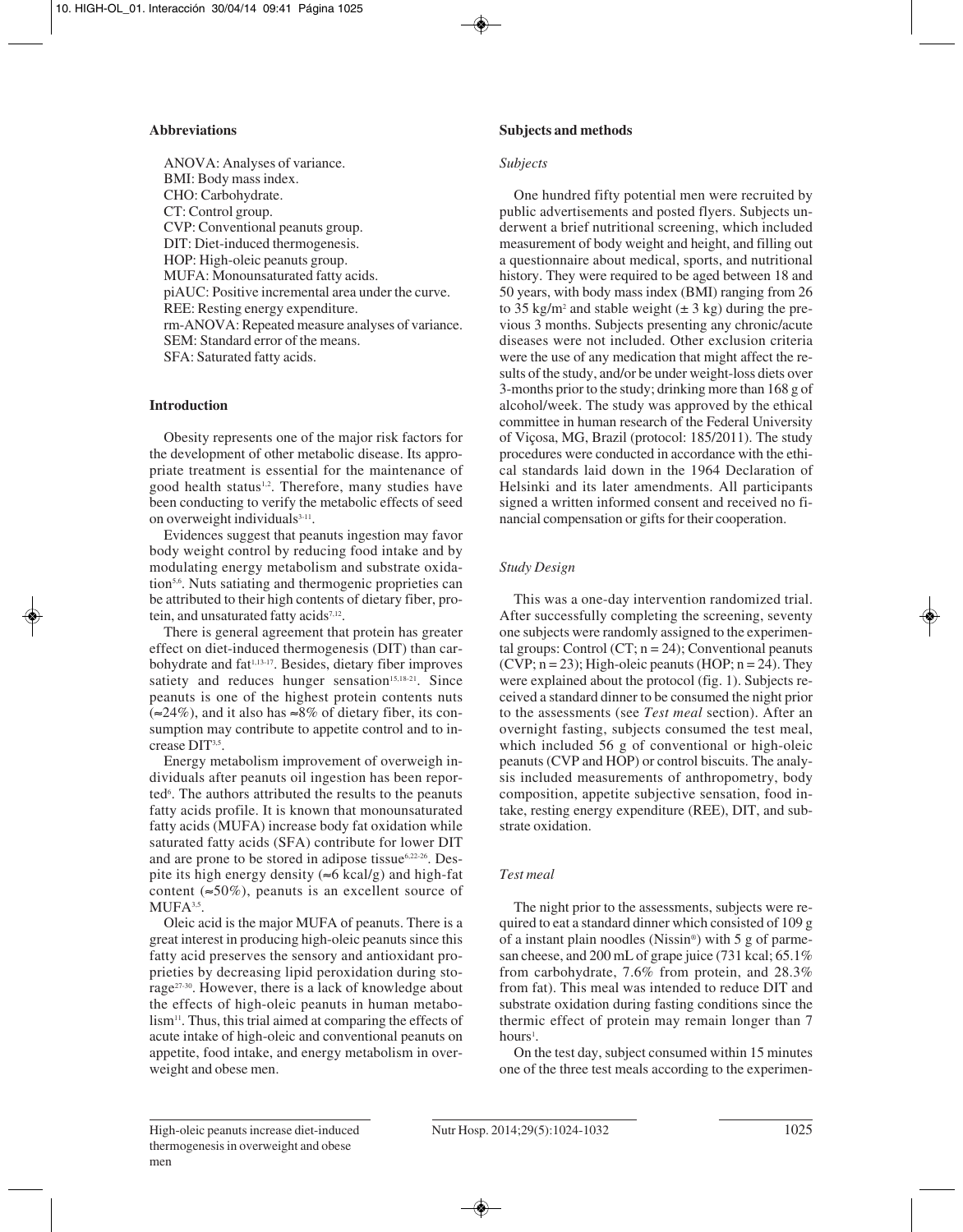

*Fig. 1.—Experimental protocol.*

tal group. Each test meal was calculated to provide 25% of each subject's daily energy requirement (706  $\pm$ 73 kcal). They had the same energy density and provi ded 35% of the calories from carbohydrate, 16% from protein, and 49% from fat. They consisted of a strawberry flavored milk shake and 56 g of unpeeled roasted peanuts (conventional or high-oleic) or control biscuits.

Conventional (IAC-886) and high-oleic (IAC-505) peanuts were prepared in dry heat for 25 minutes at 180 ºC being revolved every 5 minutes. After cooling, 56 g of peanuts were packed in vacuum and stored at -20°C for further use. Samples were analyzed for macronutrients and dietary fiber contents according to validated methods31,32. This portion of conventional and high oleic peanuts contains, respectively, 13.6 and 12.8 g of carbohydrates, 16.8 and 16.3 g of proteins, 24.0 and 24.7 g of fat, and 5.0 and 5.5 g of dietary fiber (0.2 and 0.7g of soluble; 4.8 and 4.8 g of insoluble). Oleic fatty acid represents 51.0% of total fat in conventional peanuts and 81.5% in high-oleic peanuts.

Control biscuits were developed in the laboratory to offer similar amount of macronutrients and fiber, and energy density of the mean composition of both peanuts types. Its ingredients, in each portion, consisted of egg (30 g), whey protein supplement (13.8 g), whole wheat flour  $(11.6 \text{ g})$ , margarine  $(9.6)$ , hydrogenated vegetable shortening (8.6 g), soybean oil (7.2 g), dietary fiber supplement (1.6 g), sesame seed  $(1.5 \text{ g})$ , wheat bran  $(1.2 \text{ g})$ , salt  $(0.7 \text{ g})$ , and powder yeast (0.3 g). It was prepared 1-2 days before each test day. The centesimal composition of control biscuits were also analyzed<sup>31,32</sup>. One portion of 56g contains 12.2 g of carbohydrates, 16.4 g of proteins, 24.6 g of fat, and 4.7 g of dietary fiber (0.4 g of soluble; 4.3 g of insoluble). Oleic fatty acid represents 35.2% of total fat.

The milk shake was prepared right before its consumption and consisted of whole milk powder, whey protein supplement, Nesquik® strawberry powder, soybean oil, water, and ice. The proportion of ingredients varied since it was prepared to complete the calories and macronutrients content respecting the macronu trient proportion previously described in this section. Besides, in order to control the volume of 500 mL/meal, additional water was given to subjects.

After completing all the study protocol, a 750 kcal meal was offered. It consisted of a sandwich, fruit juice  $(250 \text{ mL})$ , and apple  $(130 \text{ g})$ .

# *Dietary intake assessment*

Subjects provided 3-days food records (two non-consecutive week days and one weekend day) filled out the week before the assessments. On test-day, subjects were also required to fill out a food record until bed time. A dietitian reviewed the food records with the subjects to check for errors or omissions. All the food records were analyzed by the same dietitian using a specific computer software system (Dietpro 5.2i, 2007. Agromídia Software Sistemas-Universidade Federal de Viçosa) based on Brazilian food composition tables<sup>33,34</sup>.

Dietary compensation for the test meal calories consumed was calculated as described by Kirkmeyer and Mattes<sup>35</sup> using the equation: (energy intake from the self-selected diet + energy from the test meals) minus (actual energy intake from the self-selected diet + energy from test meals) divided by the energy value of the test meals. Results were expressed as percentage. A value of 100 represents an adjustment of free-feeding intake that exactly offsets the energy contributed by the peanuts. Values below 100 indicate incomplete compensation.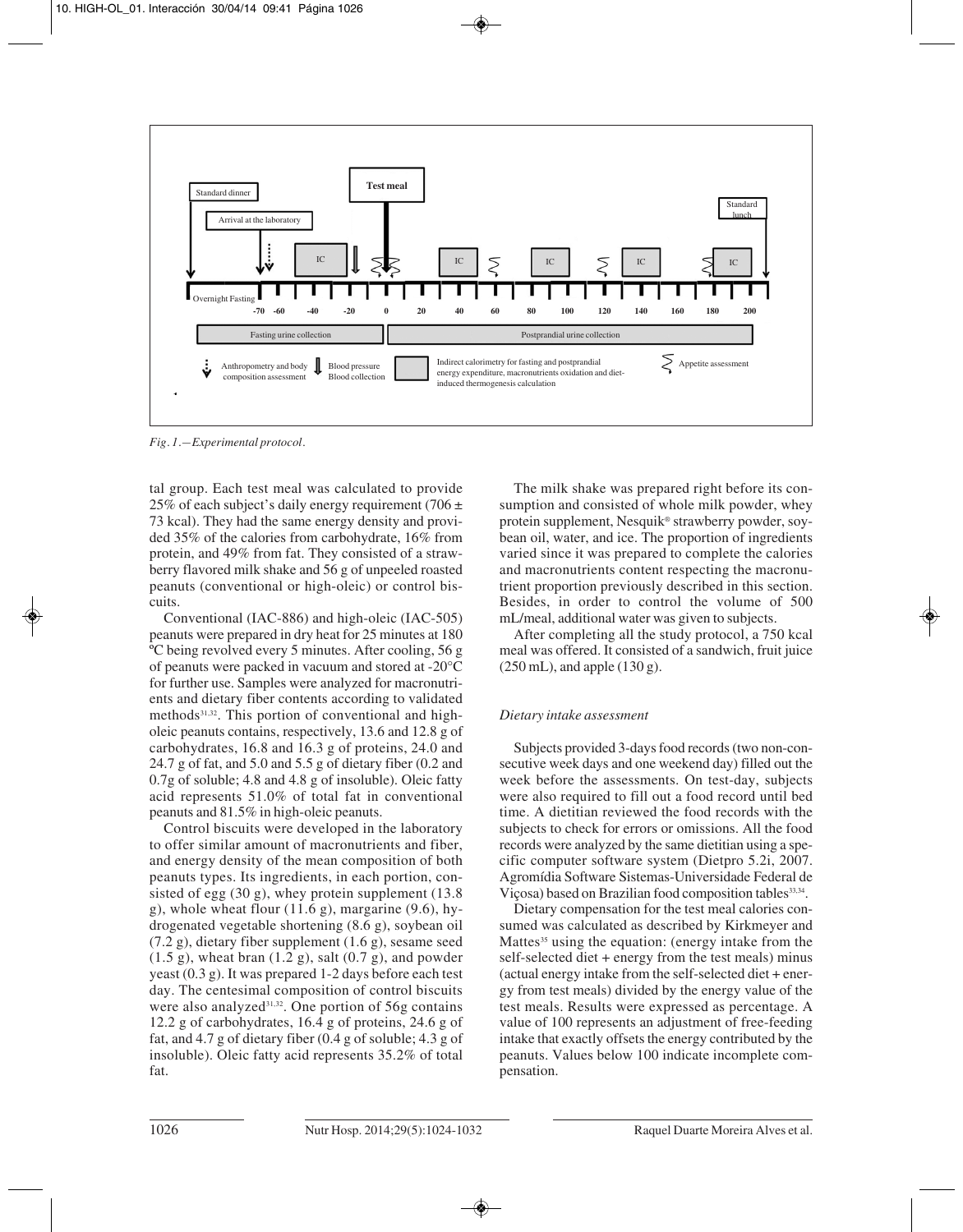## *Appetite assessment*

One hundred millimeter visual analog scales were used for appetite assessment. These scales include words anchored at each end, expressing the most positive and negative rating, to assess hunger, satiety, fullness, and prospective food consumption<sup>36</sup>. Subjects were carefully trained to use the questionnaire prior the test. The questionnaires were made as small booklets showing one question at a time. Subjects were instructed to rate the appetite dimensions by marking the scale at the point that was most appropriate to their feeling at that time and they could not refer to their previous ratings when marking the questionnaire. Appetite ratings were recorded immediately before and after the test meal consumption, and hourly for three hours (fig. 1). The results were expressed as the positive incremental area under the curve  $(\Delta U)$  of the scores.

# *Measurements and calculations*

Subjects were instructed not to consume caffeine and alcohol, to refrain from heavy physical activity and to maintain a regular sleep-wake schedule (8 hours/ night) during 72-hours before test day. They were also instructed to fast overnight prior to the assessments and to minimize activity in the morning of the measurements. Body weight, height, and waist and hip circumferences were taken with subjects standing straight, barefoot and wearing only light shorts. Body weight and composition were assessed by a bioelectrical impedance analysis device (Tanita, model TBF-300, Tanita Corporation) in full compliance with the manufacturer guidelines. After at least 10 minutes of resting, blood pressure was measured with the use of a sphygmomanometer by trained specialists.

Respiratory gas exchange was measured by indirect calorimetry using a ventilated respiratory canopy (Deltatrac II, MBM-200; Datex Instrumentarium Corporation) in full compliance with the manufacturer guidelines. The volume of oxygen consumption and carbon dioxide production were measured over 30 minutes under fasting conditions. Then, the REE was obtained from the device. To evaluate DIT and subs trate oxidation, the gas exchange was measured four times over 200 minutes after test meal ingestion during 20 minutes within 30 minutes intervals (fig 1). Subjects were asked to be awake and minimize motion during measurements. DIT was calculated as the incremental increase in energy expenditure above REE, expressed as percentage of the meal calories<sup>13</sup>. Cumulative energy expenditure (kcal x 200 minutes) was expressed as  $_{\alpha}$ AUC<sup>13,37</sup>. To calculate carbohydrate and fat oxidation, the urinary nitrogen was analyzed by Kjeldahl method in timed urine samples, which were collected during fasting period and over 200 minutes after meal consumption (fig 1). Fasting and postprandial substrate oxidation were calculated using the

equations propose by Frayn<sup>38</sup> and expressed as mg/min and as its  $_{\rm ni}$ AUC.

Subjects' daily energy requirements were calculated by multiplying the measured REE by a physical activity coefficient. This coefficient depended on the physical activity level of each subject, which was evaluated by using the *International Physical activity Questionnaire* and classified according to FAO/WHO/UNU  $(2001)^{39-41}$ .

In order to preserve subjects' health, peanut samples were analyzed for aflatoxin content. Briefly, immunoaffinity columns were used (Aflatest®, Vicam) for sample purification. The toxin was quantified by using a high-performance liquid chromatography with fluorescence detection. The post-column derivatization was done using a Kobra cell® electrochemical cell.

# *Statistical analysis*

The <sub>n</sub>AUCs were calculated using GraphPad Prism (Version 5; GraphPad software Inc) using the trapezoidal method. The statistical analyses were performed using the SAS statistical package (Version 9.2; SAS Institute Inc). Normality and homogeneity of variance were evaluated by Shapiro-Wilk and Levene tests, respectively. Accordingly, parametric or nonparametric tests were performed.

Variables were compared between groups using One-way analyses of variance (ANOVA) followed by Tukey's test or using the Kruskal-Wallis test followed by Dunn's test, as appropriate. Two-way repeatedmeasures ANOVA were applied to test the differences between groups throughout the test day for energy metabolism variables and appetite sensation with treatment and time as repeated factors. Paired t-tests or Wilcoxon test were performed to compare habitual die tary intake with the test day intake. Power analysis was calculated using the analyst procedures of the SAS software. It indicated that a sample of 23 per group would permit detection of a treatment effects with more than 99% of power. The rejection level of significance used was 5%. Results are presented as mean ± SEM.

# **Results**

Seventy one subjects were randomized to the trial. Subjects' characteristics at baseline (fasting condition), including anthropometry, body composition, blood pressure, and energy metabolism variables did not differ between groups (table I). Physical activity level  $(1.57 \pm 0.01)$  was not significantly different between groups nor did the habitual food intake (*data not shown*).

Fasting resting metabolic rates were not different bet ween groups  $(0.95 \pm 0.02 \text{ kcal/min}; p = 0.7621)$  and increased after the consumption of all test meals (p <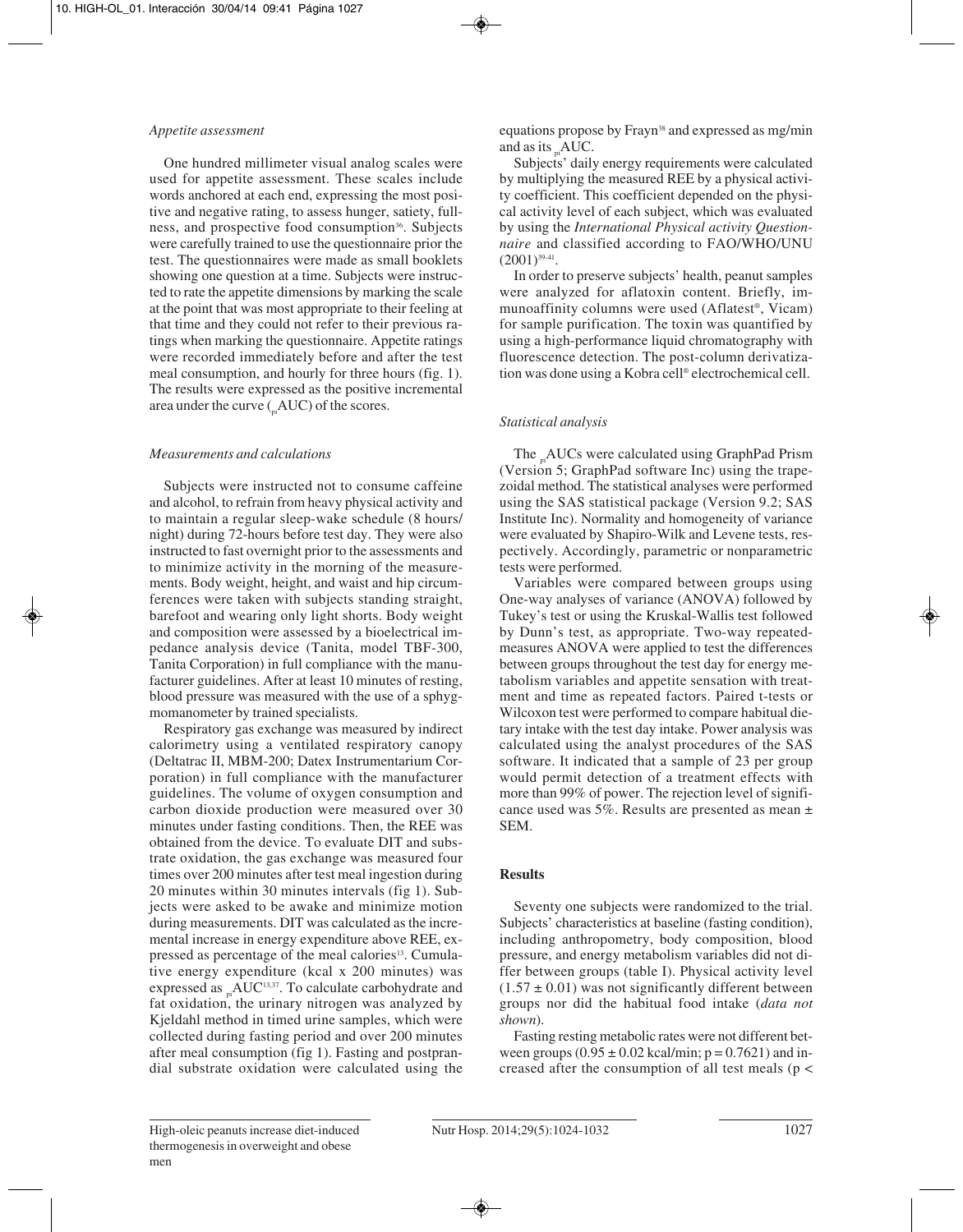| <b>Table I</b><br>Subjects characteristics at baseline (fasting conditions) |                    |                  |                  |                 |
|-----------------------------------------------------------------------------|--------------------|------------------|------------------|-----------------|
|                                                                             | Overall $(n = 71)$ | $CT(n = 24)$     | $CVP (n = 23)$   | $HOP(n=24)$     |
| Age (years)                                                                 | $27.1 \pm 0.9$     | $26.3 \pm 1.6$   | $27.6 \pm 1.5$   | $27.4 \pm 1.7$  |
| Body weight (kg)                                                            | $94.1 \pm 1.3$     | $94.2 \pm 2.5$   | $93.1 \pm 2.0$   | $94.9 \pm 2.1$  |
| $BMI$ (kg/m <sup>2</sup> )                                                  | $29.8 \pm 0.3$     | $29.8 \pm 0.6$   | $29.5 \pm 0.4$   | $30.1 \pm 0.5$  |
| Waist (cm)                                                                  | $101.5 \pm 0.9$    | $101.9 \pm 1.8$  | $100.7 \pm 1.2$  | $101.8 \pm 1.6$ |
| $\text{Hip}\left(\text{cm}\right)$                                          | $108.7 \pm 0.6$    | $109.2 \pm 1.1$  | $108.1 \pm 1.2$  | $108.9 \pm 1.1$ |
| Fat mass (kg)                                                               | $25.3 \pm 0.7$     | $25.6 \pm 1.5$   | $24.2 \pm 1.1$   | $26.1 \pm 1.2$  |
| Body fat percentage $(\%)$                                                  | $26.7 \pm 0.5$     | $26.8 \pm 0.9$   | $25.8 \pm 0.8$   | $27.3 \pm 0.8$  |
| Fat free mass (kg)                                                          | $68.8 \pm 0.8$     | $68.7 \pm 1.4$   | $68.9 \pm 1.3$   | $68.8 \pm 1.3$  |
| Total body water (kg)                                                       | $50.4 \pm 0.6$     | $50.3 \pm 1.0$   | $50.4 \pm 1.0$   | $50.4 \pm 1.0$  |
| Systolic $BP$ (mmHg)                                                        | $119.0 \pm 1.6$    | $121.0 \pm 4.0$  | $118.0 \pm 1.7$  | $118.0 \pm 2.2$ |
| Diastolic BP (mmHg)                                                         | $69.0 \pm 1.5$     | $73.0 \pm 2.8$   | $67.0 \pm 2.0$   | $70.0 \pm 2.6$  |
| REE(kcal/day)                                                               | $1954 \pm 22.3$    | $1930 \pm 41.2$  | $1964 \pm 43.9$  | $1968 \pm 31.3$ |
| CHO oxidation (mg/min)                                                      | $173.2 \pm 6.8$    | $178.7 \pm 14.3$ | $173.8 \pm 11.5$ | $167.2 \pm 9.5$ |
| Fat oxidation (mg/min)                                                      | $49.2 \pm 2.5$     | $47.8 \pm 4.7$   | $50.1 \pm 3.6$   | $49.7 \pm 4.7$  |

Values are mean ± SEM. There was no difference between groups (ANOVA; p > 0.05). *CT*: control group. *CVP:* conventional peanut group. *HOP:* high-oleic peanut group. *BMI:* body mass index. *REE*: resting energy expenditure. *CHO*: carbohydrate.

0.001). Energy expenditure increased significantly after the consumption of test meals (fig. 2). It is remarkable that at 200 minutes, the HOP postprandial energy expenditure was 9.25% higher than the resting energy expenditure in fasting state, which was similar to the value found for CT (9.04%), and both values were significantly higher than CVP value (6.46%). There was no group-time interaction in rm-ANOVA ( $p > 0.05$ ). Energy expenditure expressed as  $_{n}$ AUC was significantly higher in HOP (636.6  $\pm$  43.7) than in CVP  $(492.9 \pm 35.1)$ , yet, peanuts meals did not differ significantly from CT meal  $(582.7 \pm 37.7)$  (fig. 2A).

DIT after each meal ingestion is illustrated in figure 2B. Since test meals were isocaloric, the thermic effect reflected the AUC of energy expenditure for each meal. The DIT of high-oleic peanut  $(3.43 \pm 0.24\%)$  was significantly higher than the DIT of conventional peanut (2.63  $\pm$  0.17%) but did not differ significantly from the control meal  $(3.19 \pm 0.23\%)$ . The DIT from CT was similar to the CVP ( $p > 0.05$ ).

Carbohydrate and fat oxidation in fasting resting state did not differ between groups (table I). Figure 2C-D illustrates the changes in substrate oxidation after test meal intake. Overall, carbohydrate oxidation increased but returned close to baseline values after 200 minutes (172.4  $\pm$  9.8 mg/min). Conversely, fat oxidation increased significantly in all groups at 200 minutes compared to fasting state (66.7  $\pm$  3.7 mg/min). The  $_{pi}$ AUC for carbohydrate (179.9  $\pm$  12.7; overall) and fat oxidation  $(47.3 \pm 5.0)$ ; overall) did not differ between groups ( $p > 0.05$ ).

The food record filled out at the assessments day showed that dietary intake did not differ between groups neither from habitual dietary intake  $(p > 0.05)$ . Besides, the difference between dietary intake at the assessment day and habitual diet (Delta-Δ) was not significantly difference between groups (*data not shown*).

There was no significant difference between groups for energy compensation score. However, an important clinical result of this study must be highlighted. Only HOP showed a mean score below  $100 (84.0 \pm 23.2)$ , which indicates incomplete compensation for caloric intake. CT (102.3  $\pm$  19.9) and CVP (134.2  $\pm$  22.7) meals contributed to a complete compensation for meal test calories.

Concerning the \_AUC of fullness sensation score (fig. 3), the subjects felt significantly less "full" after the CVP meal (105.1  $\pm$  15.8) than did those from HOP (158.6  $\pm$ 15.5) and CT (155.8  $\pm$  15.52) (p = 0.0384). Satiety did not differ significantly between groups after test meal intake (CT:  $143.6 \pm 16.9$ ; CVP:  $126.8 \pm 15.1$ ; HOP: 136.8 ± 16.7). Regarding prospective food consumption and hunger sensation, it must be noticed that their analyses represents the opposite of the preceding questions. Therefore, the higher  $\Delta$ UC is the lower the subjective sensation is. The CT subjects were significantly less prone to eat something else  $(54.8 \pm 9.9)$  than did subjects from CVP (33.9  $\pm$  16.5) and HOP (31.2  $\pm$  10.3). For hunger sensation no significant difference between groups was verified after test meal ingestion (CT:  $99.5 \pm$  $15.7$ ; CVP:  $93.9 \pm 13.9$ ; HOP:  $113.4 \pm 16.8$ ).

There were no group-time interaction in rm-ANO-VA for appetite scores  $(p > 0.05)$ . Interestingly, all groups increased the "fullness" sensation  $(p < 0.001)$ , yet, while CT and HOP maintained their scores significantly higher during the 3 hours ( $p < 0.001$ ), at the third hour the "fullness" score of CVP was similar to baseline ( $p = 0.9925$ ). All of the meals increased significantly the subjects' satiety  $(p < 0.001)$  and its score remain higher for all groups until the second hour after meal intake  $(p < 0.01)$ . However, at the third hour the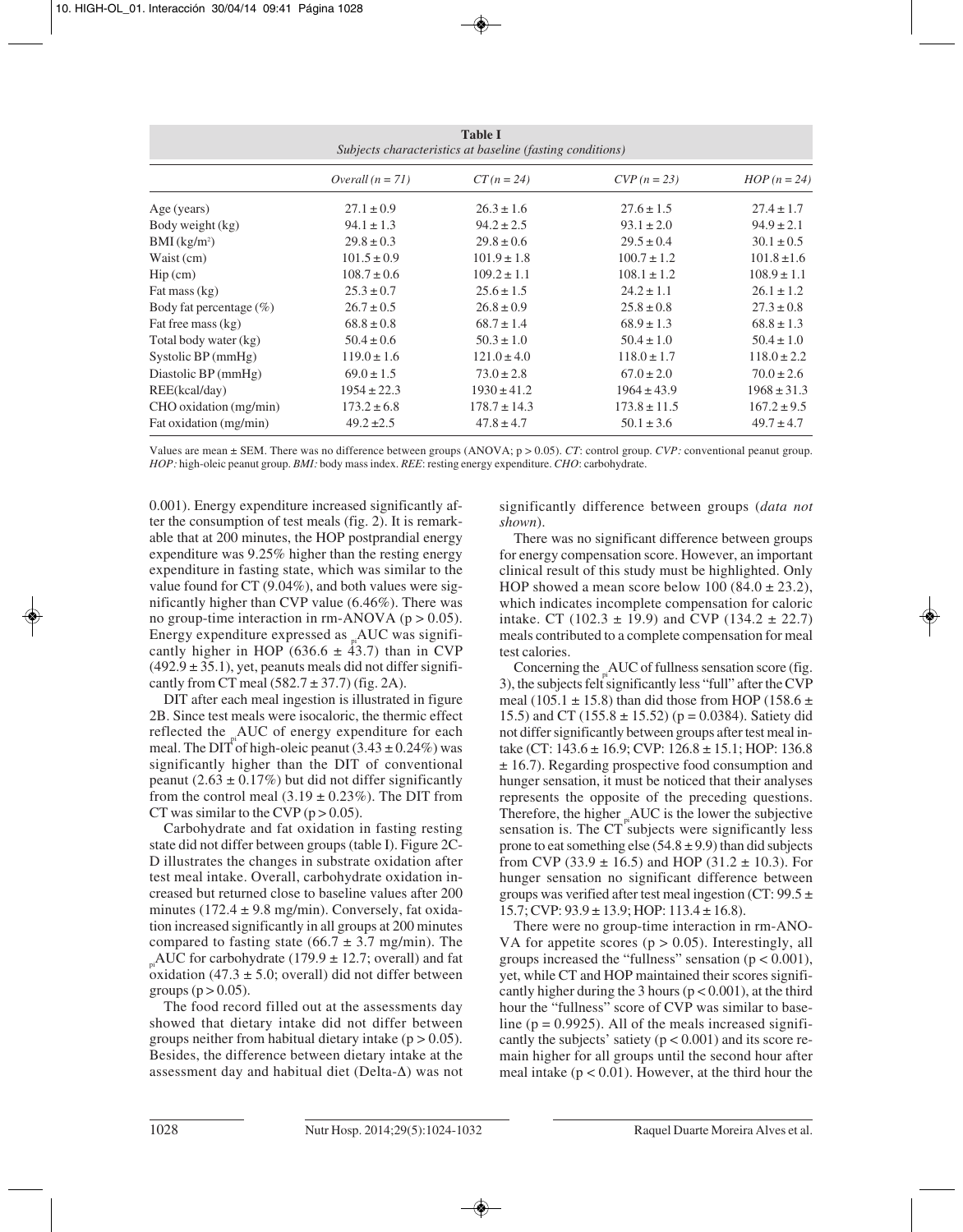

*Fig. 2.—Mean (± SEM) changes in cumulative energy expenditure (A), diet-induced thermogenesis expressed as the percentage of each meal calories (B), carbohydrate oxidation (C), fat oxidation (D) and resting energy expenditure (E) during 200 min after test meal intake. Bars with different letters are significantly different (ANOVA; p < 0.05). A mixed model with "meal" as a fixed effect and "subject" as a random effect was used to estimate each meal effect on cumulative substrate oxidation. There was no group-time interaction for substrate oxidation (rm-ANOVA/ p > 0.05). CT, control group; CVP, conventional peanut group; HOP, high-oleic peanut group; piAUC, positive incremental area under the curve.*

satiety score in CVP did not differ from baseline  $(p = 0.0857)$ , while the HOP  $(p = 0.0243)$  and CT  $(p = 0.0037)$  did. For hunger sensation score, all groups showed significant reduction after meal intake, but after 2 hours CVP and CT scores returned to baseline values ( $p = 0.2009$ ;  $p = 0.1683$ , respectively), while HOP maintained it lower than at baseline  $(p = 0.0177)$ .

## **Discussion**

DIT and fat oxidation are important key elements on energy balance regulation, thus, a decrease in these elements could result in body fat accumulation<sup>42,43</sup>. On the other hand, an increase in DIT and fat oxidation may lead to body fat reduction. This trial showed that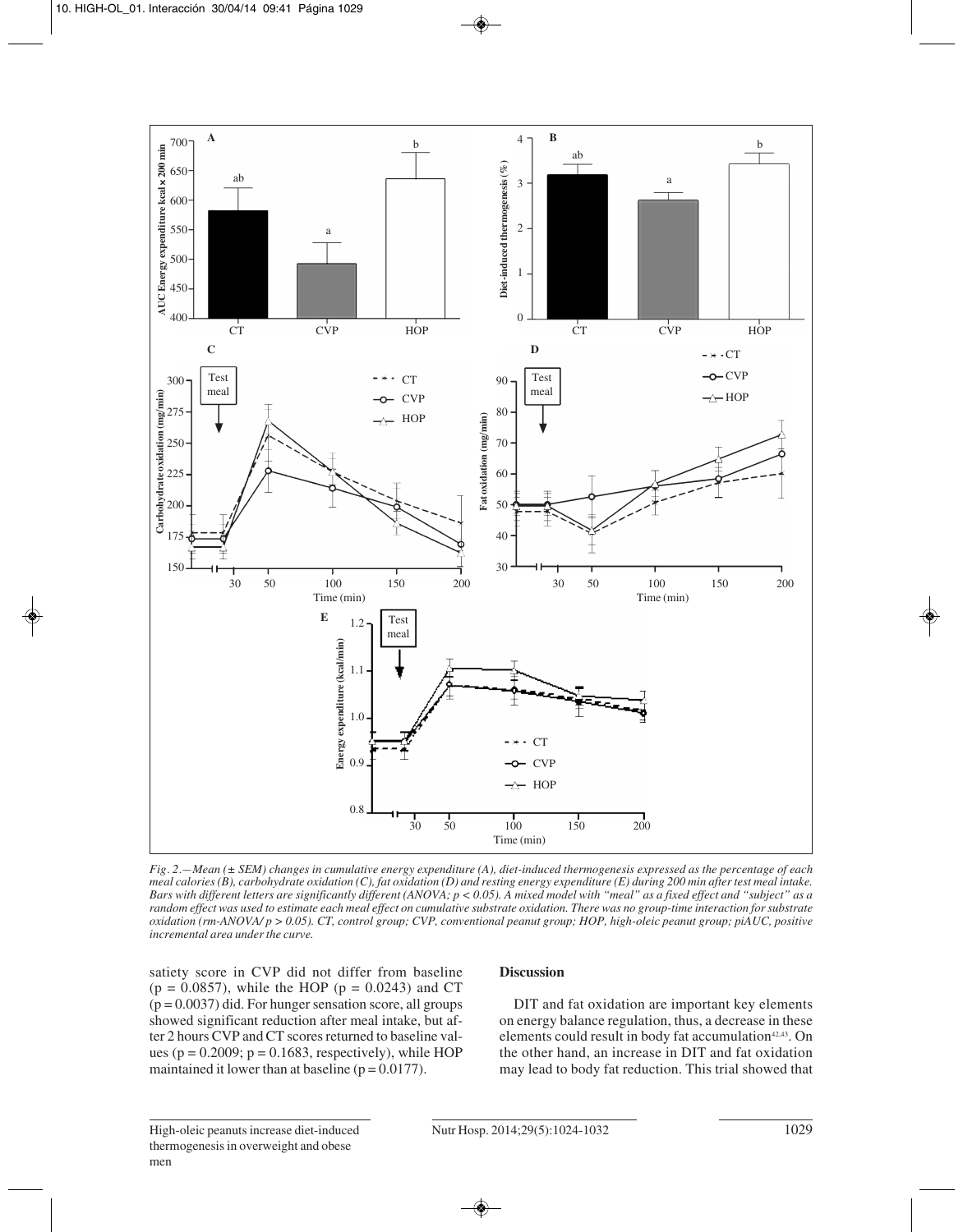

*Fig. 3.—Mean (± SEM) changes in scores for prospective food consumption (A), fullness (B), satiety (C) and Hunger (D) after test meals intake. A mixed model with "meal" as a fixed effect and "subject" as a random effect was used to estimate each meal effect on scores over the time. Adjustments on p values were done by using Tukey-Kramer's multiple group comparison procedures. CT, control group; CVP, conventional peanut group; HOP, high-oleic peanut group.*

high-oleic peanuts contribute for greater increment on DIT  $(\%)$  and on cumulative energy expenditure  $(AUC)$  compared to conventional peanuts. It is well documented that carbohydrate and fat lead to lower DIT than do protein since high-protein food/meal induces body protein synthesis and also increases the cost of deamination and convertion to glucose<sup>13,17</sup>. However, in our study the difference in DIT can not be attributed to peanuts' protein contents since both have similar amount of protein (30.0 and 29.1%, respectively).

The fatty acids structure including number, position, and configuration of double bonds influences metabolic rate <sup>5,23</sup>. Therefore, it can be inferred that the difference in DIT, as well as in  $n<sub>p</sub>AUC$  of energy expenditure reported in this trial may be due to the fatty acid profile of the tested peanuts. Oleic acid represents the major fatty acid of high-oleic type (81.5%), which means 59.8% more oleic acid than the conventional type.

It is well known that unsaturated fatty acids contribute for higher DIT and fat oxidation compared to SFA24,26,42. Besides, SFA have higher propensity to be stored in adipose tissue than unsaturated fatty acids, which are preferable oxidized and stimulates body fat oxidation<sup>6,22-24,26</sup>. The authors of studies in which MUFA intake increased DIT and fat oxidation, suggested that this occurs due to a higher stimulation of the sympathetic nervous system by the MUFA than by other fatty acids<sup>23,44</sup>.

Few studies have evaluated the effects of peanuts on energy metabolism. Moreover, we did not find studies in which the effects of high-oleic peanuts in energy metabolism were tested. Alper and Mattes<sup>5</sup> designed a crossover trial with 15 lean subjects that consumed conventional peanuts ( $\approx$  505 kcal/day). In their study it was verified an increment of  $11\%$  (p < 0.01) in REE without changing the DIT ( $p > 0.05$ ) after 19-weeks<sup>5</sup>. However, in an 8-week intervention clinical trial, con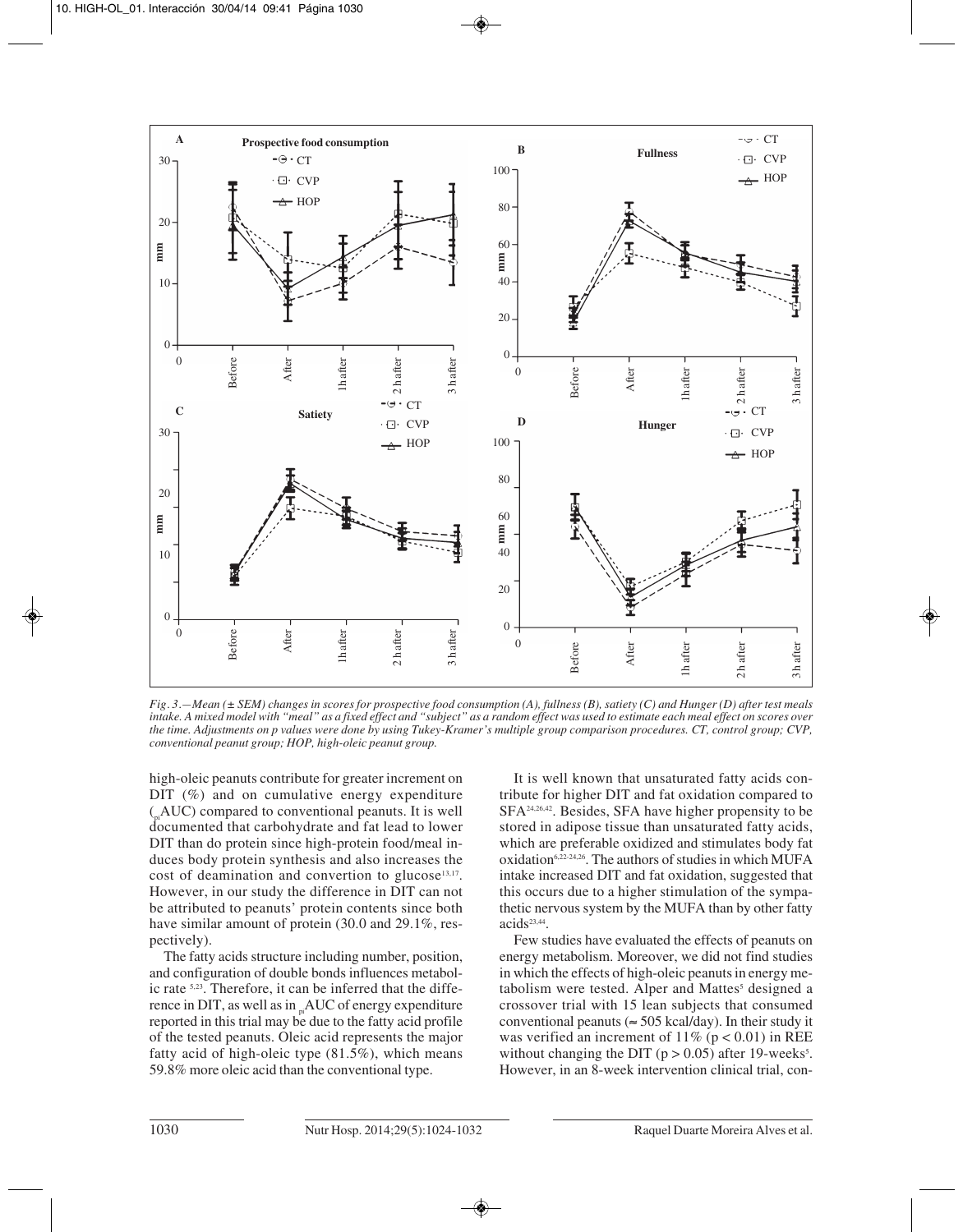ventional peanuts oil intake promoted a significant increment (5%) in REE in overweight subjects  $(n = 24)^6$ . In that study, overweight subjects  $(n = 24)$  the consumption of the peanut oil contributed for an increment of 5% in REE ( $p < 0.01$ ), while an increment of 11%  $(p < 0.01)$  was verified when only men were included in analysis  $(n = 12)$ .

Although, there were no significant differences bet ween groups for dietary data after the assessments, including in dietary compensation score, an incomplete compensation for caloric intake was verifyed only in HOP. If the findings of this acute trial, persists for chronic consumption of high-oleic peanuts, it could be inferred that this type of peanuts do not pose a risk for weight gain. Besides, as described by Kirkmeyer and Mattes, there are great evidences that nuts consumers are not heavier than subjects those who do not eat nuts frequently<sup>35</sup>.

According to Acheson et al, foods that contribute to higher DIT, also increase satiety<sup>13</sup>. The results for DIT showed that HOP had higher DIT than CVP ( $p < 0.05$ ), which is consistent with the incomplete compensation for caloric intake found in HOP group. The composition of the test peanuts may have influenced the appetite, which contributed for this clinical difference found for caloric intake compensation. However, the difference in fatty acids profile of test food, including conventional peanut, may not be the only factor for this compensation since, according to Kirkmeyer and Mattes,the degree of fatty acid saturation is not an important factor for appetite sensation<sup>35</sup>.

There is general agreement that food rich in protein and dieatry fiber are more satiating<sup>13,19</sup>. The foods tested in this trial had similar amount of protein, as described before. The total dietary fiber contents of test foods were also similar since the high-oleic peanuts have 9.8% of dietary fiber while the conventional peanuts have 8.9% and the control biscuits have 8.3%. However, high-oleic peanuts have more soluble fiber  $(1.17\%)$  than conventional peanuts  $(0.32\%)$  and control biscuits (0.62%). Thus, soluble fiber contents may partially explain the results described below for appe tite subjective sensation.

The type of protein used to prepare the control biscuits may be one limitation of the present study since it may have influenced the subjective appetite sensation and the DIT results in the CT group. There are evidences that different protein sources can modulate the energy metabolism and appetite<sup>13,17</sup>. The main protein source of the control biscuits was whey protein, while main one used on HOP and CVP meals came from the peanuts. According to Acheson at al., animal protein rather than vegetable protein improve protein turnover and favor protein synthesis, which contributes to increase DIT, indirectly influencing appetite<sup>13</sup>. Yet, how different protein source influences satiety is less clear.

To our knowledge, this is the first study that evaluates the effects of high-oleic peanuts on energy metabolism and appetite. A study conducted by O'Byrne et al evaluated the long-term effect of a low-fat diet containing high-oleic peanuts on serum lipoprotein profiles<sup>11</sup>. They found that high-oleic peanuts improved serum lipid profile<sup>11</sup>. Thus, high-oleic peanuts seem to have other beneficial metabolic effects also. Yet, further investigations are necessary to evaluate the effects of a chronic intake of high-oleic peanut on metabolism, including the variables of the present study, as well as other variables such as body weight and composition, and biochemical parameters. Regular consumption of high-oleic peanut probably will increase DIT, which in turns would increase total energy expenditure contributing to negative energy balance, since peanuts may also lead to lower caloric intake by reducing hunger and caloric compensation, and increasing satiety.

# **Conclusion**

The results of the present study showed that higholeic peanuts increased DIT compared to conventional peanuts in overweight and obese men. Furthermore, high-oleic peanuts contributed to interesting effects on appetite sensation. The fatty acids profile of the higholeic peanuts seem to be the main factor responsible for these effects. A long-term clinical trial is necessary to elucidate the potential of high-oleic peanuts within a dietary intervention in modulating appetite and energy metabolism and as an outcome in controling obesity.

# **Acknowledgments**

We wish to thank technicians, faculties, Fernanda Fonseca Rocha, Lais Emilia Silva, and Tatiana Fiche Salles Teixeira who cooperated in data collection. We also thank all individuals who volunteered for this study. This work was supported by The National Council for Scientific and Technological Development (CN-Pq/MCT/Brazil). The CAPES Foundation (CAPES/ MEC/Brazil) and CNPq provided research grants to R.D.M. Alves, A.P.B. Moreira, and V.S. Macedo.

# **Conflict of interest**

On behalf of all authors, the corresponding author states that there is no conflict of interest.

# **References**

- 1. Alves DM, Oliveira CE, Hermsdorff HM et al. Eating carbohydrate mostly at lunch and protein mostly at dinner within a covert hypocaloric diet influences morning glucose homeostasis in overweight/obese men. *Eur J Nutr* 2014; 53 (1): 49-60.
- 2. de Oliveira FC, Alves RD, Zuconi CP, Ribeiro AQ, Bressan J. Agreement between different methods and predictive equations for resting energy expenditure in overweight and obese Brazilian men. *J Acad Nutr Diet* 2012; 112 (9): 1415-20.